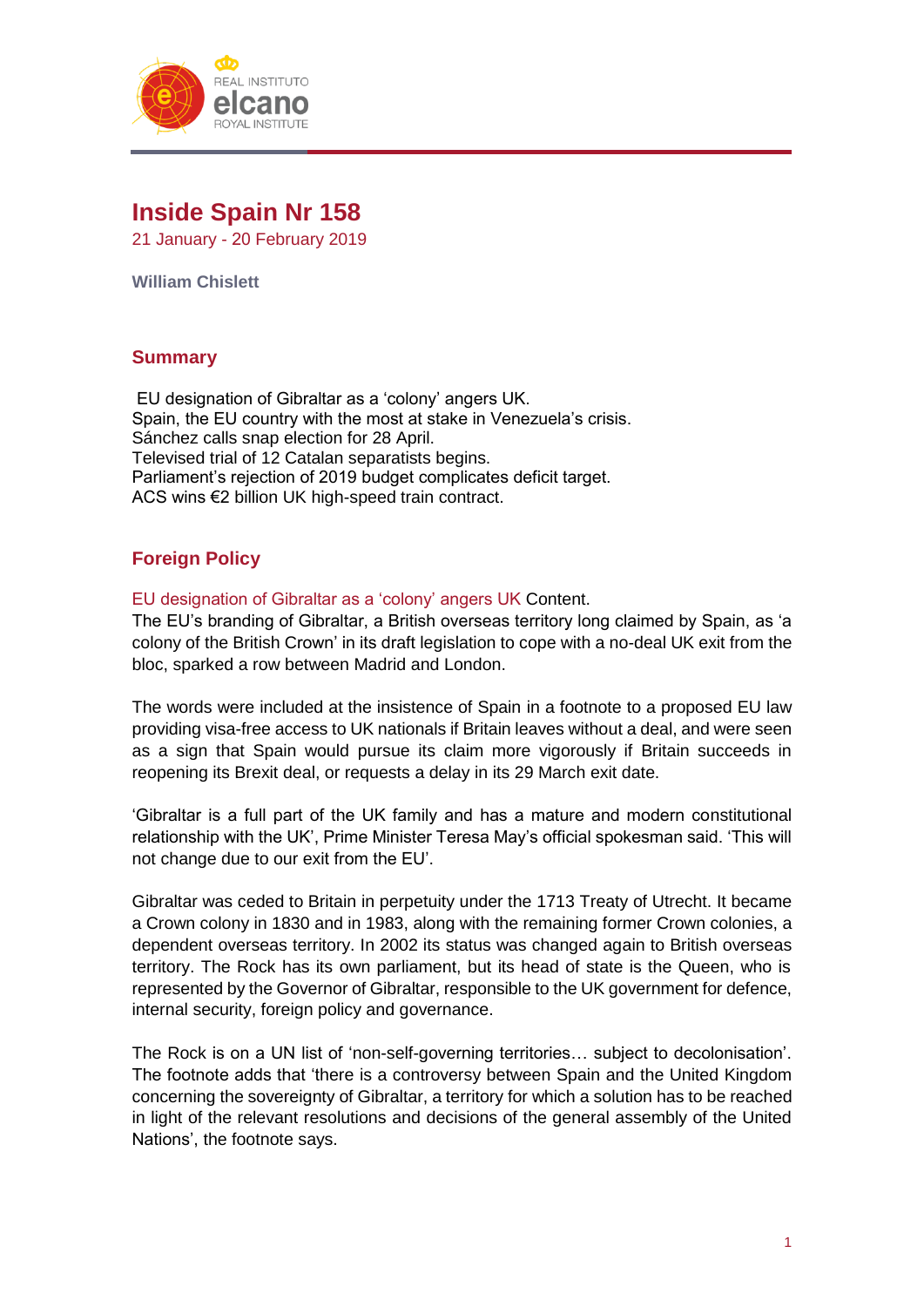France rejected Madrid's original text as it referred to the UN list, which awkwardly also includes French Polynesia and New Caledonia. The colony reference was a compromise solution.

Madrid also wanted to include the word 'dispute' in the footnote, but this was replaced by the more nebulous 'controversy'. Had it succeeded, the EU would in effect have been recognising Spain's view that a dispute exists over Gibraltar, and that it can only be resolved by decolonisation on Madrid's terms.

A landmark ruling by the Court of Arbitration for Sport in 2016 that cleared the way for Gibraltar's FA to join FIFA said there was no legitimate sovereignty dispute over the Rock, nor any pending legal dispute as a matter of public international law.

The UK demanded that a formal minute rejecting the description as a colony be added to the EU's records and lamented 'that our approaches to Spain to develop more helpful and appropriate language had not been reciprocated'.

The colony reference was another example of Brussels taking on board Spain's interests in the Brexit wrangling. Prime Minister Pedro Sánchez threatened to derail the withdrawal agreement at the Brussels summit last November if it was not made absolutely clear that negotiations on the future UK-EU relationship would not cover Gibraltar without Spain's prior agreement.

The Spanish government received a written guarantee from Sir Timothy Barrow, the British Ambassador to the EU, which limited itself to saying that the WA did not specify the territorial scope of any future deal and London would negotiate a future agreement that worked for all the 'UK family' including Gibraltar. The European Commission said agreements between the EU and the UK in respect of Gibraltar after Britain left the bloc would require Spain's prior agreement.

Gibraltarians voted overwhelmingly in 1967 to remain under British sovereignty and in 2002 massively rejected sharing sovereignty with Spain. Only 4% of Gibraltarians voted to leave the EU in the Brexit referendum.

# Spain, the EU country with the most at stake in Venezuela's crisis

No other European country has as much interest as Spain as to what happens in Venezuela, where the embattled President Nicolas Maduro spurned an EU ultimatum to call 'free and fair' elections after opposition leader Juan Guaidó, supported by the US, declared himself the country's legitimate leader. As a result, most Latin American and EU countries recognised Guaidó as interim President.

President Donald Trump has not ruled out military intervention; how much longer Maduro, supported by Russia and Turkey, hangs on depends on whether his top military brass continue to support him.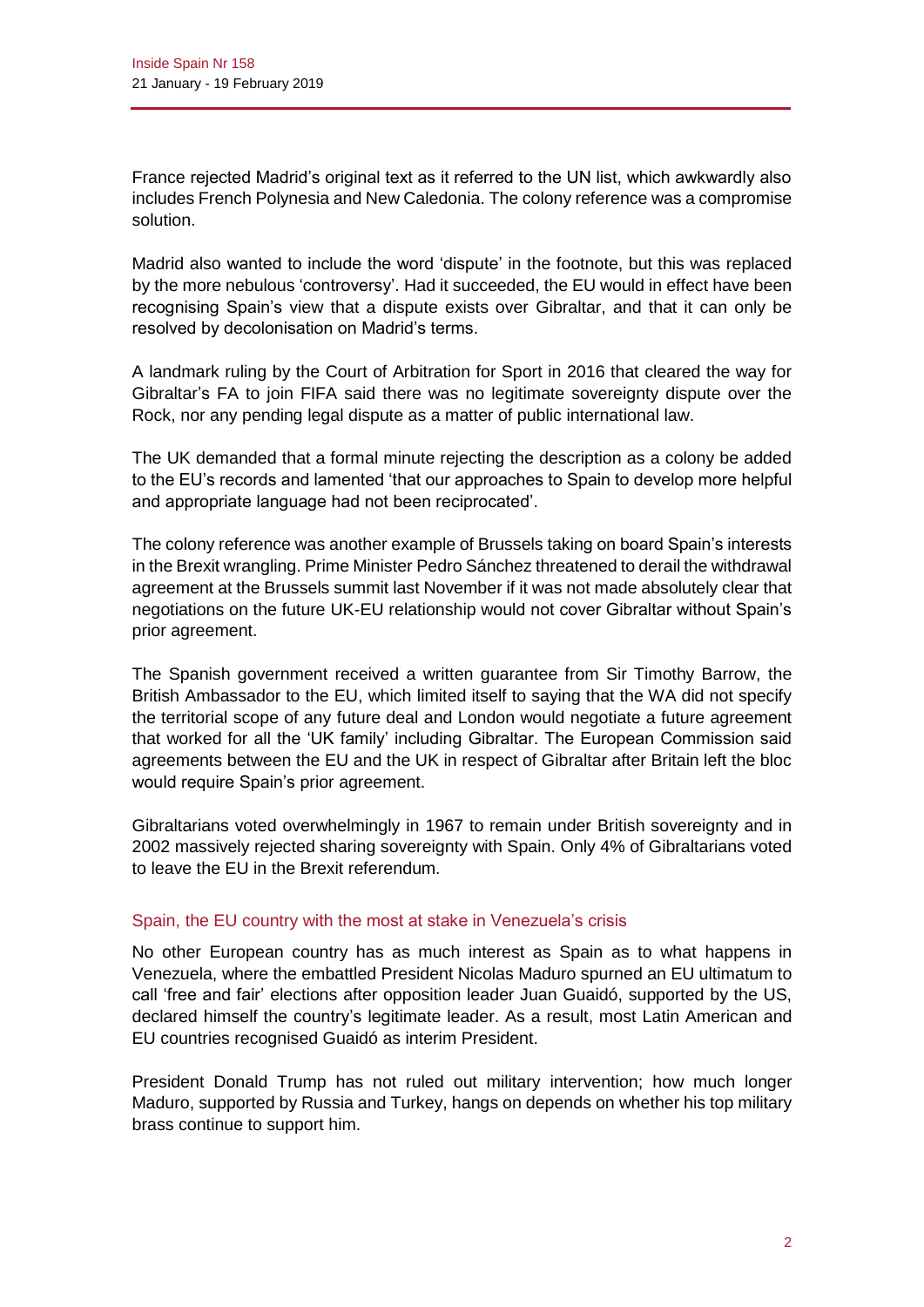Tens of thousands of Venezuelans have fled authoritarian rule and hyperinflation to Spain in the last 10 years. The number of Venezuelans officially registered stands at 255,071 according to the latest count, up from 144,593 at the beginning of 2008. Of the 255,071, 141,678 have Spanish nationality. In the third quarter of 2018 there were 3,755 first-time asylum applications in Spain by Venezuelans compared with 130 in France and 240 in Italy.

Many of those fleeing to Spain are descendants of Spaniards who emigrated to Venezuela during and after Spain's 1936-39 Civil War, and so have Spanish nationality or have no difficulty getting it.

Spain is the fourth-biggest destination after Colombia, Peru and the US for the 3 million Venezuelans that the United Nations says have voted with their feet in recent years. There are also has some significant Spanish investments in Venezuela, particularly the energy giant Repsol and the telecoms group Telefónica. The stock of direct investment in Venezuela was €1.38 billion in 2016 (latest figure), down from €5.74 in 2013. Spain's exports to Venezuela plummeted from €540 million in 2014 to €110 million in 2017.

In a worrying sign of the risks facing Spanish companies, the Venezuelan government confiscated the pharmaceutical firm SM Pharma, founded and run by a family that came from Spain.

Despite Spain's economic and cultural ties, Prime Minister Pedro Sánchez was slower than some EU leaders, notably French President Emmanuel Macron, in recognising Guaidó, the speaker of Venezuela's National Assembly. The US Administration contacted the Spanish government before Guaidó proclaimed himself the interim President and, according to Foreign Minister Josep Borrell, urged Madrid to recognise Guaidó and break all dialogue with Maduro. 'We are under a lot of pressure –I won't tell you from whom but you can figure it out– to vote against the creation of this group', said Borrell, referring to an EU-sponsored and not yet implemented international contact group meant to foster dialogue in Venezuela.

Spanish and Venezuelan governments have had an uneasy relationship since at least 2002 when Hugo Chávez, Maduro's predecessor, accused the Popular Party (PP) Prime Minister José María Aznar of involvement in the botched 2002 coup that briefly removed Chávez from power. When Chávez called Aznar a 'fascist' at the 2017 Ibero-American summit and ranted, Spain's then King Juan Carlos, rounded on him, saying 'Why don't you shut up?'.

In 2015, Aznar's successor, Mariano Rajoy, received in Madrid the former Caracas Mayor Antonio Ledezma after he escaped from house arrest on charges of sedition. Rajoy was at the forefront in 2017 of pushing for EU sanctions against Maduro's government. Venezuela expelled the Spanish Ambassador in January 2018, a move reciprocated by Madrid.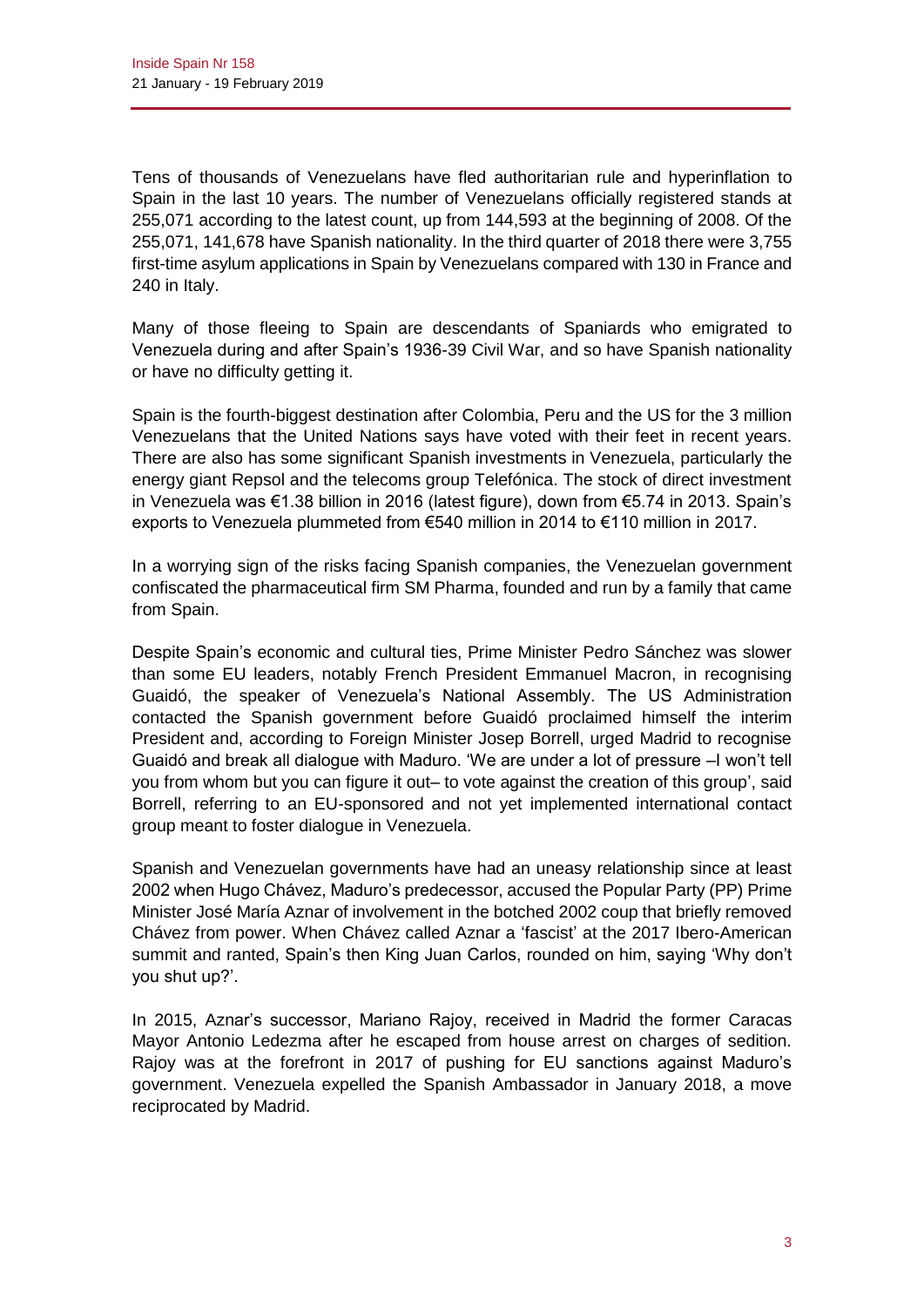Spain's former socialist Prime Minister José Luis Rodríguez Zapatero tried between 2016 and 2018 to mediate between Maduro and the opposition, but achieved very little. Zapatero was widely criticised, even within his own party, for being far too soft on the Venezuelan government.<sup>1</sup> He tried to convince opposition leaders after they abandoned negotiations in early 2018 to accept Maduro's conditions for competing in the presidential elections, which gave Maduro a second term. The 14-nation Lima group of Latin American countries plus Canada did not recognise the legitimacy of the election, widely viewed as fraudulent.

Luis Almagro, the Secretary General of the Organisation of American States, called Zapatero an 'imbecile' for his actions in Venezuela and labeled him 'the foreign minister of the Venezuelan dictatorship'.

The Venezuelan crisis plays into Spanish politics. The PP and Ciudadanos take a tougher and more vociferous stance against Maduro than the Socialists, while the far left Podemos, which supports the minority government of Pedro Sánchez, has ideological and, in some cases personal, links with the political movement started by Chávez.

A group of Euro-MPs, headed by Spain's Esteban González Pons of the Popular Party and invited to Caracas by the Venezuelan National Assembly, was expelled from the country before it could meet Guaidó.

# **Domestic scene**

# Sánchez calls snap election for 28 April

Prime Minister Pedro Sánchez called a snap general election for 28 April after parliament rejected the minority Socialist government's budget for 2019. The election in a very fragmented and polarised scene will be the third since December 2015 and 14 months ahead of the 26 July 2020 due date. Sánchez's government is by far the shortest-lived since the restoration of democracy after the death of General Franco in 1975.

Sánchez came to power in June 2018 as a result of the backing he received from an unwieldy alliance of the far-left Unidos Podemos (UP), Basque nationalists and Catalan secessionists for a no-confidence vote he won against the minority conservative Popular Party (PP) government of Mariano Rajoy, elected in June 2016, over a corruption scandal. But the Socialists only have 84 of the 350 seats in Congress (24%). The parties made common cause against Rajoy, but have very little in common.

The snap election was triggered by the decision of the 17 Catalan MPs to join with the PP and the liberal Ciudadanos (Cs) and reject the 2019 budget (see item below). The Catalans made their support of the budget conditional on Sánchez agreeing a

<sup>1</sup> Among the critics was Felipe González, the former Socialist Prime Minister between 1982 and 1996. He set out his position on Maduro in the following article published in the International New York Times: [https://www.nytimes.com/2019/02/14/opinion/felipe-gonzalez-venezuelan.html.](https://www.nytimes.com/2019/02/14/opinion/felipe-gonzalez-venezuelan.html)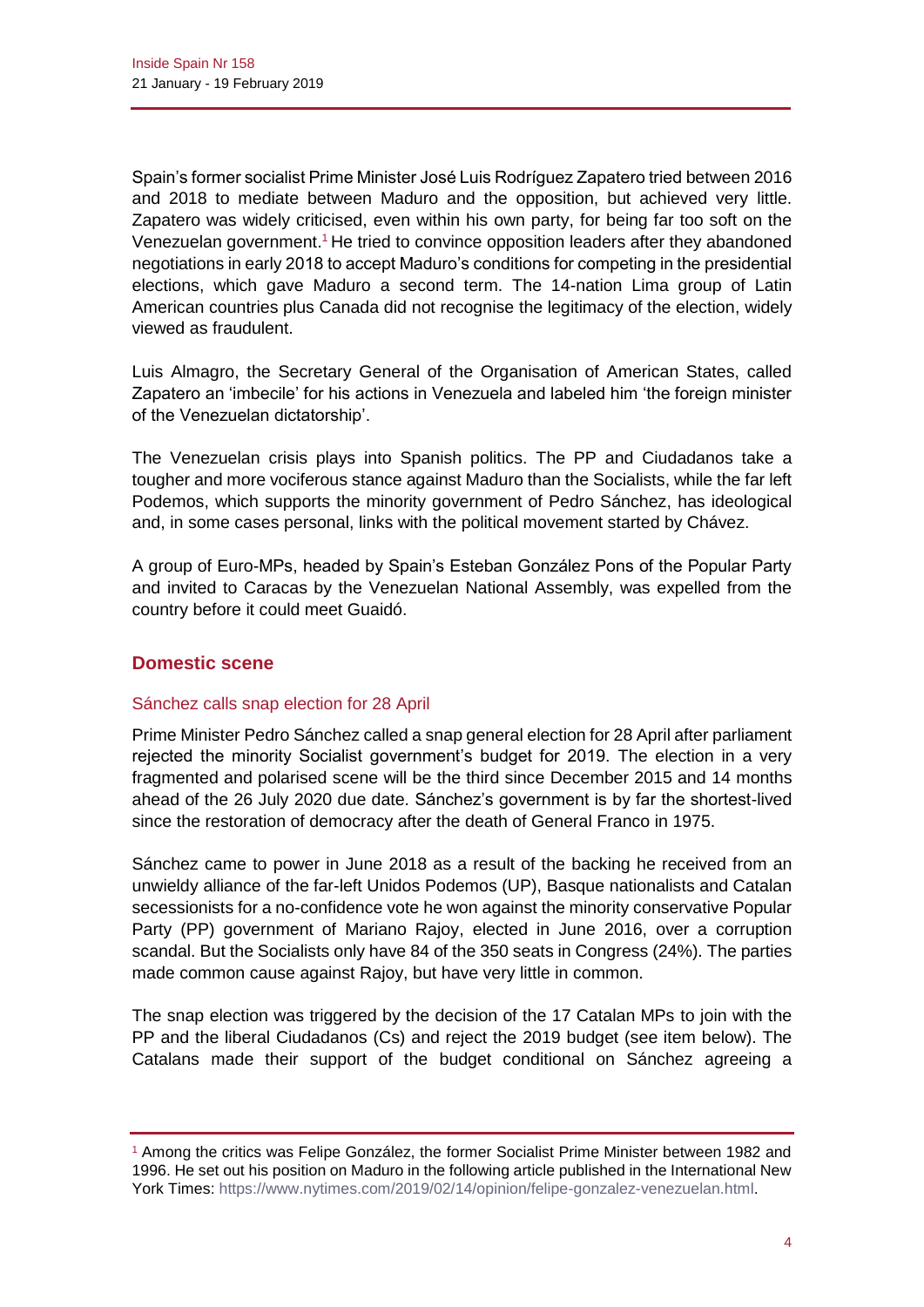referendum on independence for the region, long ago ruled out by the Socialists, the PP and Cs.

The election comes at a time of heightened political tension and aggressive discourse, with the start of the oral phase of the trial of 12 Catalan separatists for organising the unconstitutional referendum in 2017, followed by the Catalan parliament's unilateral declaration of independence and the whipping up of anti-Socialist sentiment by the PP, Cs and the far-right nationalist VOX in a demonstration in Madrid. Many of the estimated 45,000 demonstrators waved the Spanish flag under the slogan 'For a united Spain – elections now'.

The final straw for these three parties was Sánchez's agreement to appoint a facilitator in talks between pro-independence and pro-unity political parties, which was perceived as a concession to the secessionists. Pablo Casado, who replaced Rajoy as the PP's leader, called Sánchez a 'traitor', 'liar' and 'felon'. Sánchez backed down and broke off talks with the secessionist Catalan government.

A poll of polls at this early stage, compiled by Kiko Llaneras at *El País,* shows the three mainstream parties close to one another, with the Socialists at 24% of the vote, the PP at 21%, Cs at 18% and VOX at 11%. The far-left Unidos Podemos, which backed the Socialists in the outgoing parliament, is at 15%.

The new political element since the last election in June 2016 (see Figure 1) and the one that has intensified the fragmentation is VOX, which stunned the political establishment last December when it entered the political area and won 12 seats in Andalucía's regional election. The PP and Cs overturned 36 years of Socialist rule in Andalucía and rule in a coalition government with parliamentary support from VOX, a formula that could be repeated at the national level if VOX succeeds in winning seats in Congress, as seems likely, and is the kingmaker for a PP and Cs government. In a move that reinforced C's rightward shift, Alberto Rivera, the party's leader, ruled out a pact with the Socialists whatever the results of the election. The Socialists need to mobilise their supporters: a low voter turnout, as they discovered in the Andalusian election, tends to benefit the right.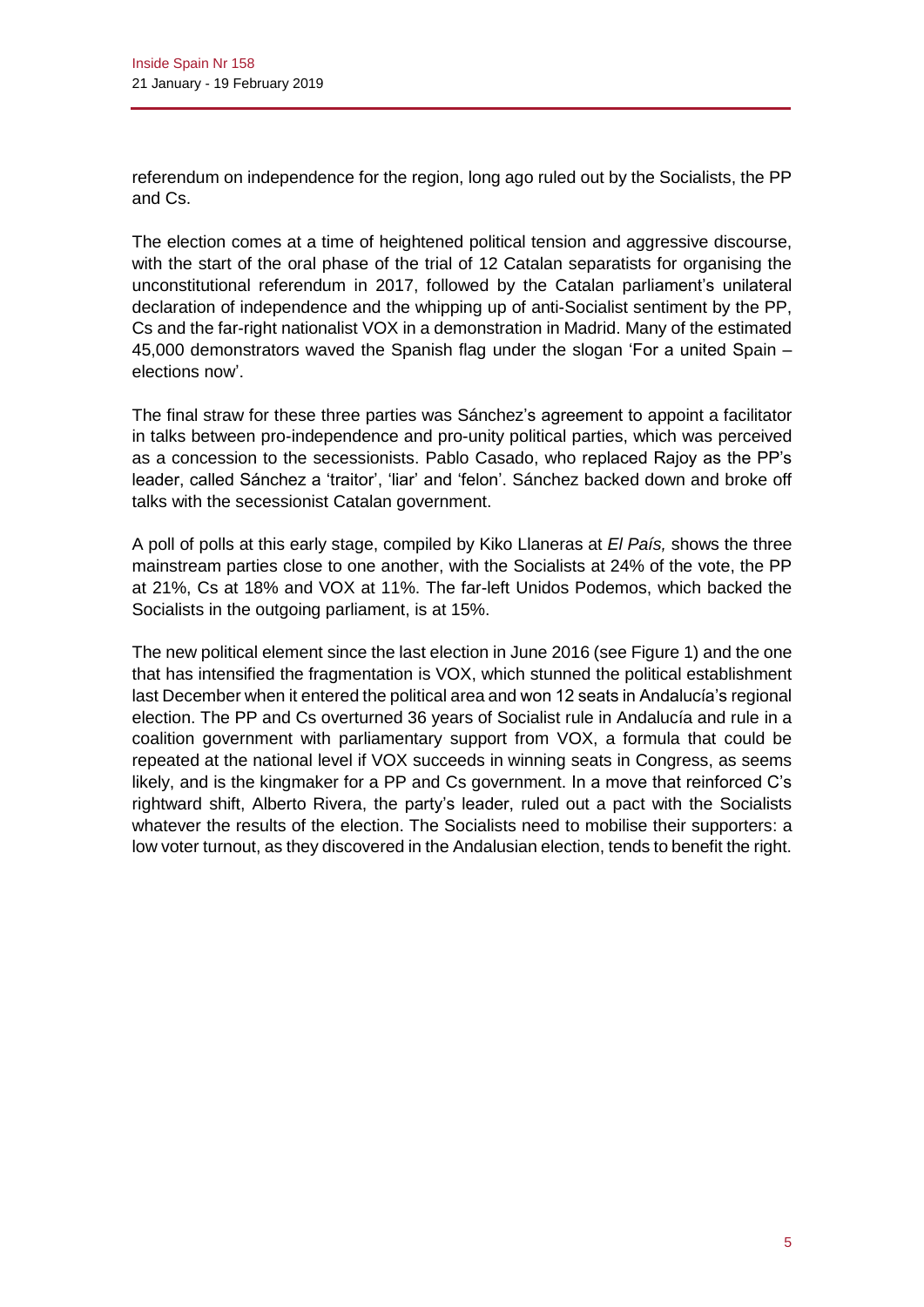|                                 | <b>Seats</b> | Votes (mn) | % of votes |
|---------------------------------|--------------|------------|------------|
| Popular Party                   | 137          | 7.90       | 33.0       |
| <b>Socialists</b>               | 85           | 5.42       | 22.6       |
| Unidos Podemos (1)              | 71           | 5.04       | 21.1       |
| Ciudadanos                      | 32           | 3.12       | 13.0       |
| Catalan Republican Left         | 9            | 0.62       | 2.6        |
| Convergència Democràtica        | 8            | 0.48       | 2.0        |
| <b>Basque Nationalist Party</b> | 5            | 0.28       | 1.2        |
| <b>EH Bildu</b>                 | 2            | 0.18       | 0.8        |
| <b>Canarian Coalition</b>       | 1            | 0.07       | 0.3        |

# **Figure 1. Results of general elections, June 2016 (seats, millions of votes and % of votes)**

(1) Unidos Podemos won 45 seats and its allies in Catalonia, Valencia and Galicia 26.

Source: Interior Ministry.

Together with Malta, Spain is the only EU country in the last 40 years that has not had a coalition government at the national level.

A PP, Cs and VOX government would suit the Catalan secessionists as it would take a harder line against them (the PP's Rajoy imposed direct rule on Catalonia) and enable them to play the victim card more strongly than they were able to do under the Socialists.

# Televised trial of 12 Catalan separatists begins

Twelve Catalan separatists, nine of whom have been in prison for up to 15 months, went on trial before the Supreme Court on charges including rebellion and sedition, which carry sentences of up to 25 years if found guilty.

The trial of the 12, including Oriol Junqueras, the former Deputy Premier of Catalonia and leader of Esquerra Republicana, a pro-independence party, stems from the unconstitutional referendum held in the region in October 2017 (declared illegal by the Constitutional Court and the national government), which was followed by the Catalan parliament unilaterally declaring independence. Only 43% of the Catalan electorate voted in the referendum and 90% in favour of independence. The count was not independently ratified.

Not in the dock is Carles Puigdemont, the former Catalan Premier at the time of the referendum, who has virulently denounced the trial from his self-imposed exile in Belgium. He would be arrested if he returned to Spain.

The conflict between Madrid and Catalonia goes back centuries but most recently can be dated to 2006 (see Figure 2).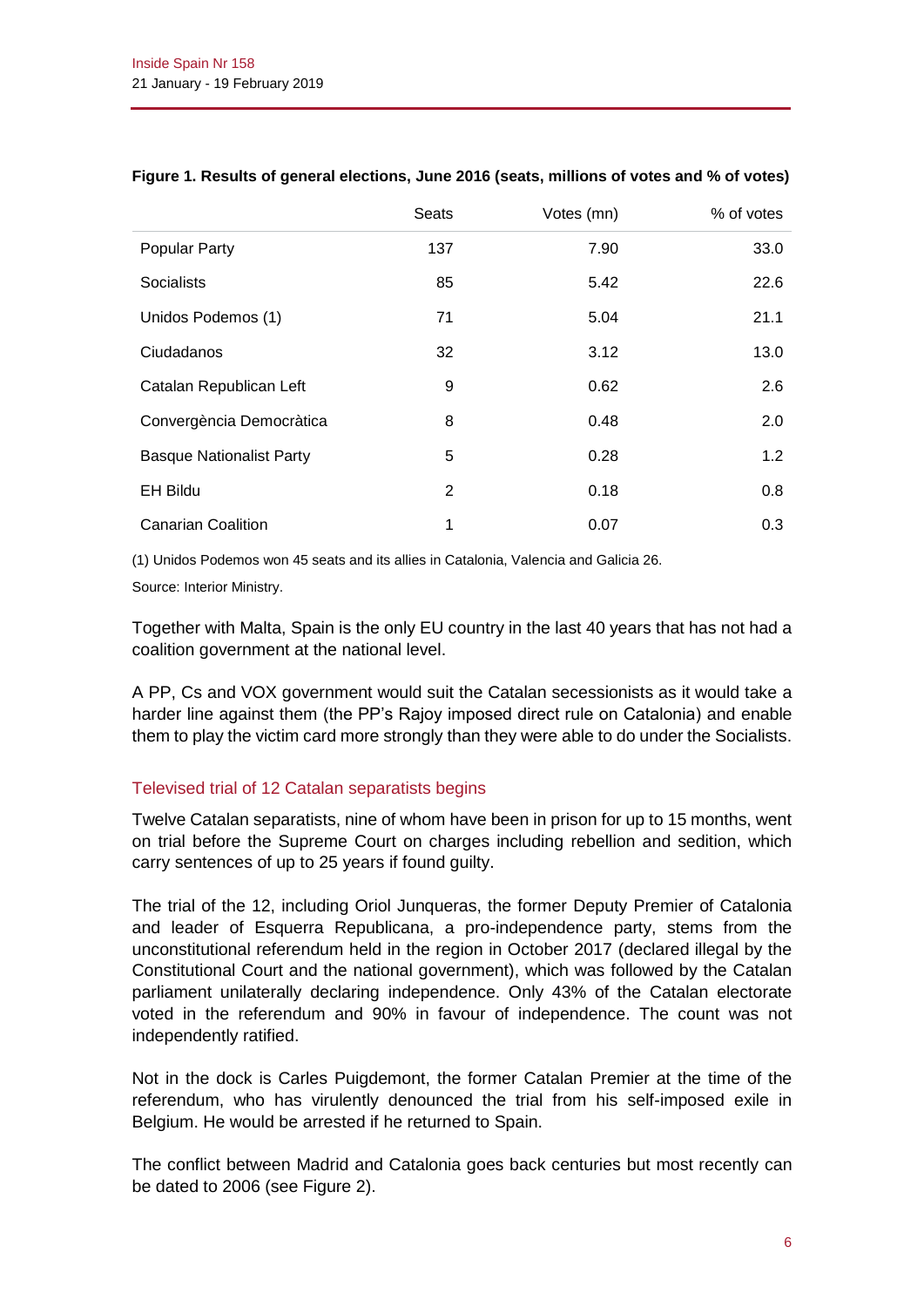| Date           | Events                                                                                                                                                                                                                                                                                                                        |
|----------------|-------------------------------------------------------------------------------------------------------------------------------------------------------------------------------------------------------------------------------------------------------------------------------------------------------------------------------|
| 2006 August    | Catalan Parliament votes new autonomy statute, approved in a<br>referendum in the region and ratified by the Congress and Senate in<br>Madrid                                                                                                                                                                                 |
| 2010 June      | Constitutional Court rules there is no legal basis to recognise Catalonia as<br>a nation and that the Catalan language should not take precedence over<br>Castilian Spanish. This followed a challenge by the Popular Party, the<br>ombudsman and five regional governments                                                   |
| 2010 July      | Massive demonstration in Catalonia against the Constitutional Court's<br>ruling                                                                                                                                                                                                                                               |
| 2012 September | Catalan Premier Artur Mas meets Prime Minister Mariano Rajoy in a bid<br>to obtain a fiscal pact. Fails and calls an early election in the region                                                                                                                                                                             |
| 2012 November  | Artur Mas's CiU party wins the election but with 12 fewer seats in<br>Parliament. He remains Premier thanks to the support of the openly pro-<br>independence ERC, which captures 11 more seats                                                                                                                               |
| 2014 November  | Artur Mas defies the Constitutional Court and holds an informal, non-<br>binding referendum on secession. More than 80% in favour but only 2<br>million out of an estimated 5.4 million eligible voters took part. The public<br>prosecutor brings charges against Mas and two of his Ministers for holding<br>the referendum |
| 2015 September | Pro-independence alliance Junts pel Sí headed by Artur Mas wins Catalan<br>election and teams up with anti-capitalist CUP to form a government. But<br>CUP refuses to retain Mas as President. Pro-independence parties win<br>48% of the vote (72 seats) and anti-independence parties 39% (52)                              |
| 2015 November  | Catalan Parliament approves declaration of sovereignty and the right to<br>decide                                                                                                                                                                                                                                             |
| 2015 December  | Constitutional Court annuls the declaration of sovereignty and right to<br>decide                                                                                                                                                                                                                                             |
| 2016 January   | Carles Puigdemont becomes new Catalan Premier with the goal of calling<br>a legally-binding referendum on independence                                                                                                                                                                                                        |
| 2016 August    | Constitutional Court suspends independence roadmap approved by the<br><b>Catalan Parliament</b>                                                                                                                                                                                                                               |
| 2016 September | referendum in<br>Carles Puigdemont announces an independence<br>September 2017 with or without Madrid's permission                                                                                                                                                                                                            |
| 2016 October   | Public prosecutor brings charges of disobedience against Carme<br>Forcadell, President of the Catalan Parliament, for allowing the pro-<br>independence roadmap to be put to a vote in July                                                                                                                                   |
| 2016 December  | Constitutional Court blocks plans to hold an independence referendum                                                                                                                                                                                                                                                          |

# **Figure 2. Timeline of the collision between the Catalan and central governments**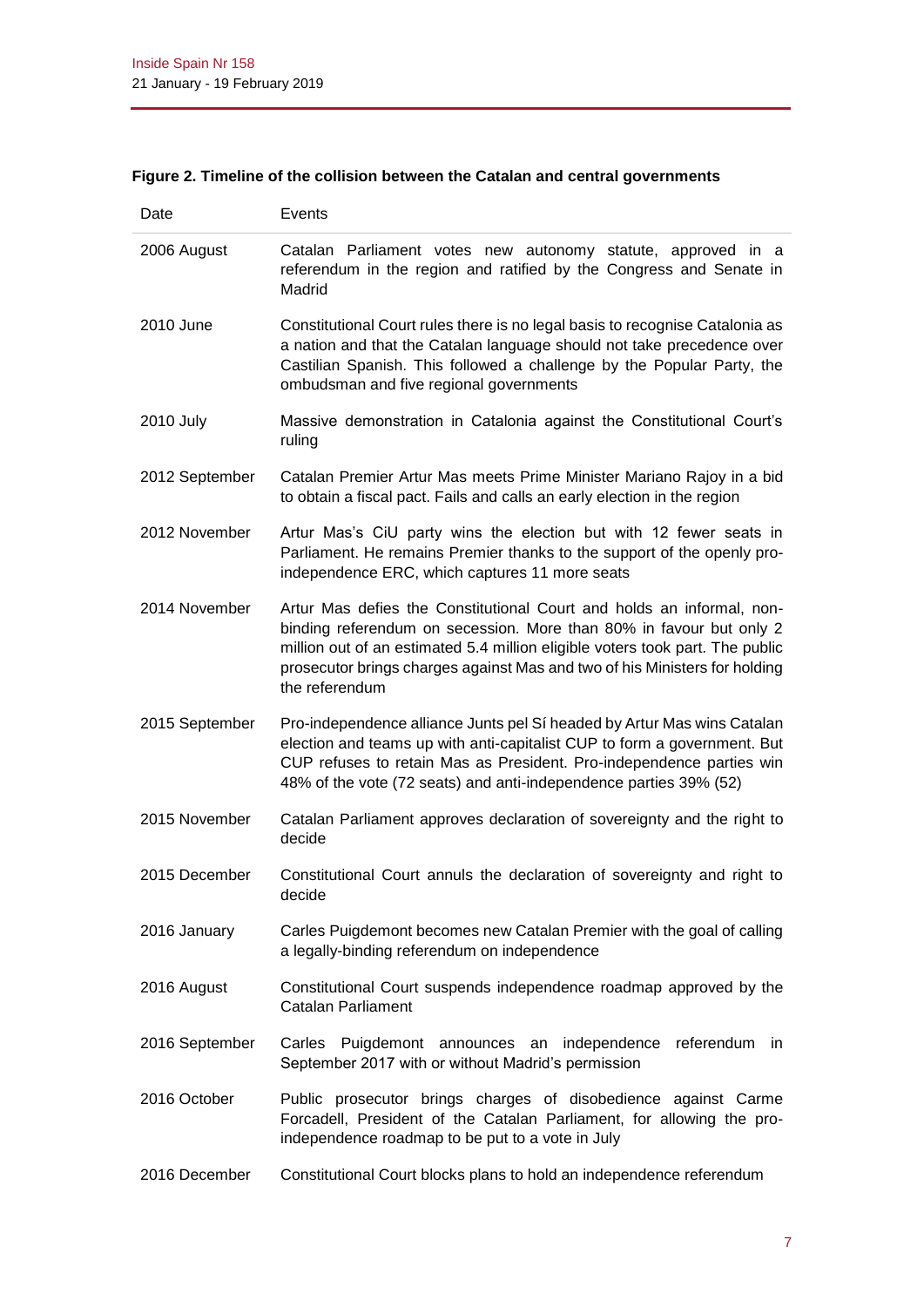| Date           | Events                                                                                                                                                                                                                                                                                                                                                                                                                     |
|----------------|----------------------------------------------------------------------------------------------------------------------------------------------------------------------------------------------------------------------------------------------------------------------------------------------------------------------------------------------------------------------------------------------------------------------------|
| 2017 March     | Artur Mas, former Premier of Catalonia, and three of his Ministers banned<br>from public office over the 2014 non-binding informal vote                                                                                                                                                                                                                                                                                    |
| 2017 September | Catalan parliament fast-tracks a referendum law and the regional<br>government formally calls a referendum on secession from Spain. Catalan<br>government officials arrested over the unconstitutional referendum                                                                                                                                                                                                          |
| 2017 October   | Catalan officials said that almost 2.3 million people voted in the<br>referendum (40% of voters eligible for the plebiscite), with 2 million voting<br>'Yes', a similar turnout to the informal consultation in 2014. Carles<br>Puigdemont declares independence and the central government imposes<br>direct rule. Puigdemont flees Spain to avoid arrest on charges of rebellion<br>and misappropriation of public funds |
| 2017 December  | Pro-independence parties win a slim majority in the Catalan election,<br>called by the Spanish government. The anti-independence Ciudadanos is<br>the largest single party in the regional parliament                                                                                                                                                                                                                      |
| 2018 April     | In a preliminary decision, a German court rules against extraditing Carles<br>Puigdemont on rebellion charges                                                                                                                                                                                                                                                                                                              |
| 2018 May       | Pro-independence parties change the law to enable fugitive Carles<br>Puigdemont to be re-elected Premier, but it is struck down by the courts.<br>The ultra-nationalist Quim Torra is elected new Catalan Premier thanks to<br>the abstention of MPs from the anti-capitalist CUP                                                                                                                                          |
| 2018 June      | Madrid ends direct rule after the new Catalan government is sworn in                                                                                                                                                                                                                                                                                                                                                       |
| 2018 July      | A German court decides that Puigdemont can be extradited on a charge<br>of misuse of public funds for organising the illegal referendum but not for<br>the much more serious charge of rebellion. Pedro Sánchez, Spain's new<br>Prime Minister, meets the Catalan Premier Quim Torra for the first time                                                                                                                    |
| 2019 February  | Twelve Catalan independence leaders go on trial, nine of whom have been<br>in prison for up to 15 months, and face charges including rebellion, which<br>carries a jail sentence of up to 25 years. Sánchez breaks off talks with the<br>Catalan government                                                                                                                                                                |

Source: the author.

The national government reacted to the referendum by sending in thousands of National Police to prevent people from voting, in some cases violently, imposing direct rule from Madrid and calling a snap election that backfired and produced another majority for the pro-independence parties, albeit a very slim one.

Two narratives are on trial, slated to last at least three months. The one promoted by the secessionists is summed up by their international campaign titled 'Democracy in the dock' (*Juicio a la Democracia*), which pushes the idea that Spain's democracy, in particular its justice system, is deeply flawed and Catalonia should not be denied the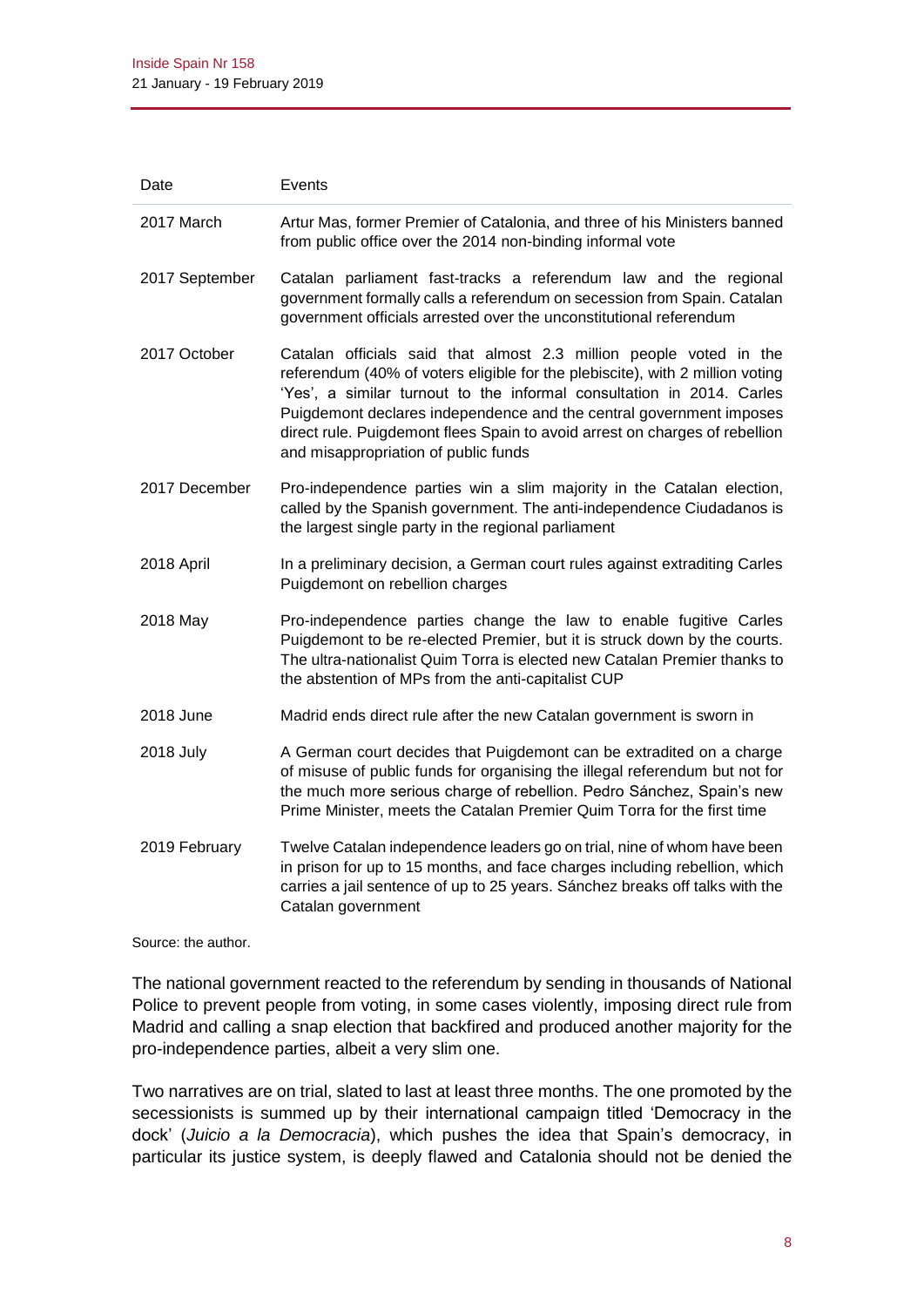right of self-determination. The strategy of the defence lawyers is to discredit what they view as a political trial.

The other narrative is embodied by the government's video, 'This is the real Spain', in which a parade of Spanish and international celebrities venerate a 'great democracy'.

Madrid cites as proof of judicial independence the recent trials and jailings of King Felipe's brother-in-law, Iñaki Urdangarín, and of Rodrigo Rato, a former Deputy Prime Minister, and the Gürtel corruption trial of Popular Party (PP) politicians and business associates that led last June to parliament's vote of no-confidence in the PP Prime Minister Mariano Rajoy and his replacement by the Socialist Pedro Sánchez.

Sánchez has been much more active in countering the secessionists' discourse than Rajoy. Sánchez went to Strasbourg to counter the disinformation and made the case before the Council of Europe that Spain is a 'full democracy'.<sup>2</sup>

Josep Borrell, the Foreign Minister and a Catalan, accused the secessionists of creating a 'new Black Legend', a popular and much-abused allusion to propaganda disseminated centuries ago by Spain's enemies that demonised the country and its people as unusually cruel and bloodthirsty.

Spain's judiciary rejected the secessionists' calls for international observers at the trial. Frans Timmermans, the first Vice-president of the European Commission, said the commission had 'no criticism' of the functioning of the rule of law, democracy or human rights in Spain.

For the pre-independence movement, the nine separatists in pre-trial detention are 'political prisoners' (*presos políticos*), while for the other side they are 'politicians in prison' (*políticos presos*).

The length of their imprisonment before the trial, and whether it was necessary, has not sat well in some circles, and the government is uncomfortable with it.

The Spanish judiciary justifies it on the grounds of the seriousness of the charges and the fact that seven of the jailed secessionists' colleagues fled Spain, including Puigdemont.

# Spain inches up Transparency International's Corruption Index…

Spain rose from 42<sup>nd</sup> to 41<sup>st</sup> position out of 180 countries in Transparency International's 2018 corruption perception index, and on a marginally higher score of 58 out of 100 (the nearer to 100 the cleaner the country), but it remains near the bottom of the 28 EU countries (Figure 3).

<sup>2</sup> See my Working Paper on Spain's democracy over the last 40 years at

[http://www.realinstitutoelcano.org/wps/portal/rielcano\\_en/contenido?WCM\\_GLOBAL\\_CONTEX](http://www.realinstitutoelcano.org/wps/portal/rielcano_en/contenido?WCM_GLOBAL_CONTEXT=/elcano/elcano_in/zonas_in/wp1-2018-chislett-forty-years-democratic-spain) [T=/elcano/elcano\\_in/zonas\\_in/wp1-2018-chislett-forty-years-democratic-spain.](http://www.realinstitutoelcano.org/wps/portal/rielcano_en/contenido?WCM_GLOBAL_CONTEXT=/elcano/elcano_in/zonas_in/wp1-2018-chislett-forty-years-democratic-spain)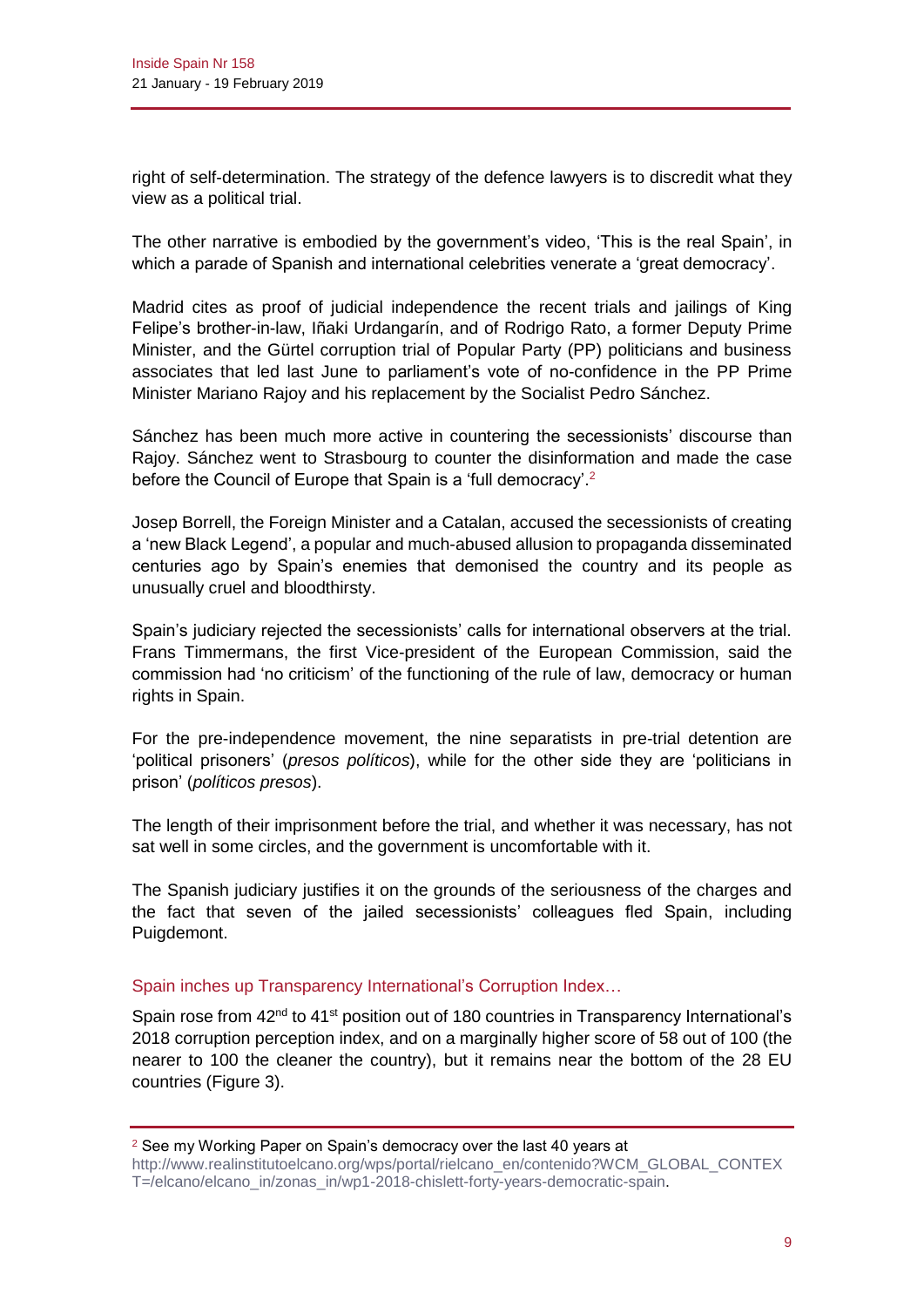| 2018 rank      | 2018 score | 2017<br>score | 2016<br>score | 2015<br>score | 2012<br>score |
|----------------|------------|---------------|---------------|---------------|---------------|
| 1.<br>Denmark  | 88         | 88            | 90            | 91            | 90            |
| 11.<br>Germany | 80         | 81            | 81            | 81            | 79            |
| <b>11.UK</b>   | 80         | 82            | 81            | 81            | 74            |
| 21. France     | 72         | 70            | 69            | 70            | 71            |
| 22. US         | 71         | 75            | 74            | 76            | 74            |
| 41. Spain      | 58         | 57            | 58            | 58            | 65            |
| 53. Italy      | 52         | 50            | 47            | 44            | 42            |

## **Figure 3. Corruption Perceptions Indexes, 2010-16, main EU countries (1)**

(1) On a scale of 0 (highly corrupt) to 100 (very clean). In 2018, 180 countries were ranked and in 2014 174.

Source: Transparency International.

The index measures the perception of corruption in the public sector.

Among the 31 EU and Western European countries assessed, Spain was ranked 22<sup>nd</sup>, below Cyprus and the Czech Republic, and its score was eight points below the average of 66.

Transparency International (TI) said corruption remained a 'serious problem' in Spain and that together with Hungary and Cyprus, Spain was the country whose score had fallen the most since 2012. Italy, ranked well below Spain, had improved its score by 10 points. TI said an economy like Spain's, which is one of the world's 15<sup>th</sup> largest, should not be below 70 points in the TI index.

'After more than seven months in power, the government has made no substantial changes in anti-corruption policy. The promised regeneration of democracy does not seem to be among its priorities'.

TI said it understood the weakness of the minority Socialist government, with only 84 of parliament's 250 seats, and the serious problems it faced regarding winning approval for its 2019 budget and the upcoming trial of the leaders of independence for Catalonia but this 'should not prevent it from seeking a big pact and begin to draw up a holistic strategy to prevent and combat corruption'.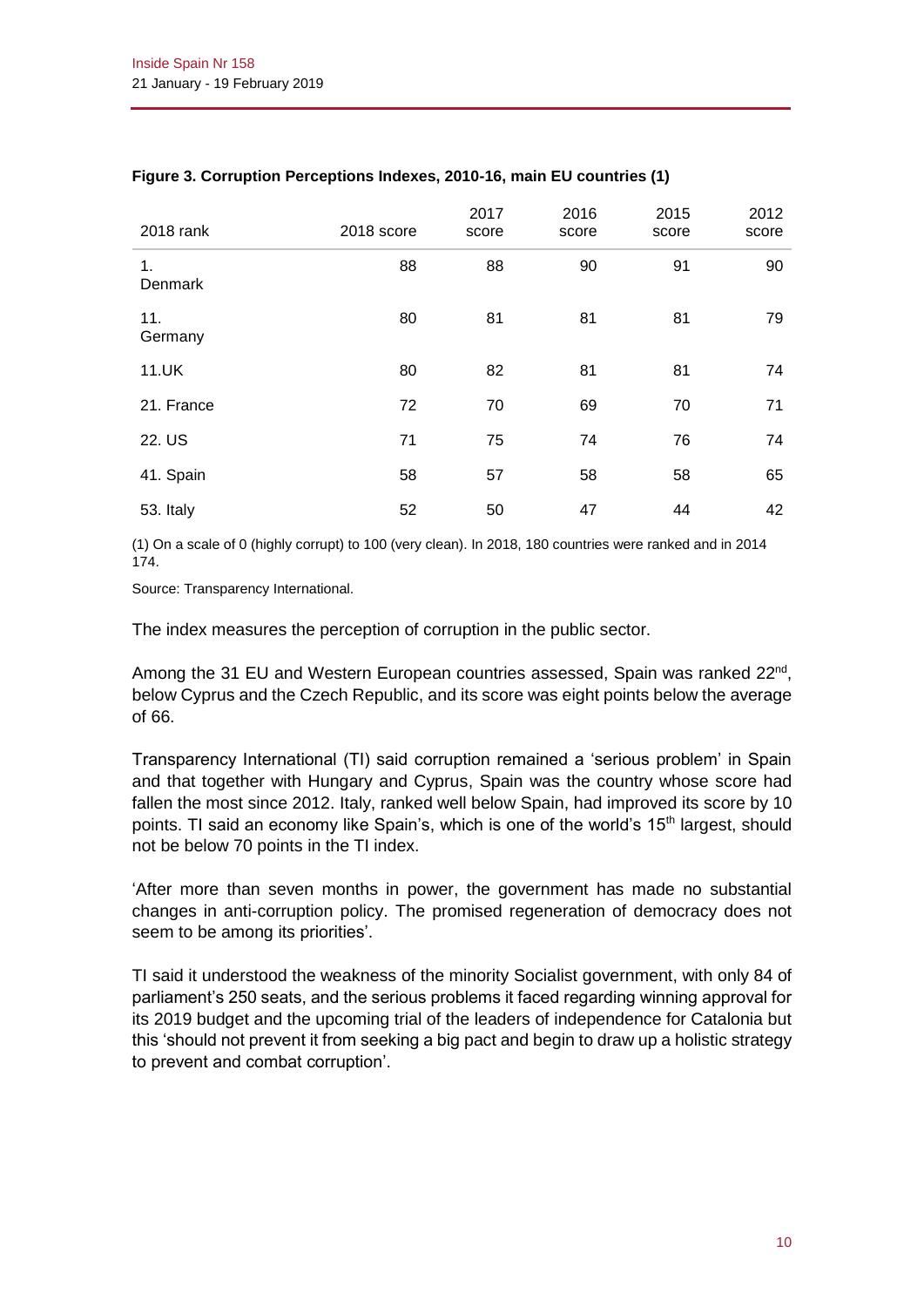# $\ldots$  In 20<sup>th</sup> place in Freedom House democracy ranking, ahead of France and UK

Spain is ranked  $20<sup>th</sup>$  out of 195 countries in Freedom House's latest democracy ranking, with an unchanged score of 94 out of 100 (see Figure 4).

# **Figure 4. Freedom House democracy ranking**

| Ranking out of 195 countries<br>and 14 territories | Aggregate score out of<br>100 |
|----------------------------------------------------|-------------------------------|
| 1. Finland                                         | 100                           |
| 5. Netherlands                                     | 99                            |
| 13. Portugal                                       | 96                            |
| 15. Chile                                          | 94                            |
| 18. Germany                                        | 94                            |
| 20. Spain                                          | 94                            |
| 23. UK                                             | 93                            |
| 27. France                                         | 90                            |
| 28. Italy                                          | 89                            |
| 33. US                                             | 86                            |

Source: Freedom in the World 2019, Freedom House.

Each country and territory is assigned between 0 and 4 points on a series of 25 indicators, for an aggregate score of up to 100. These scores are used to determine two numerical ratings, for political rights and civil liberties, with a rating of 1 representing the most free conditions and 7 the least free. A country or territory's political rights and civil liberties ratings then determine whether it has an overall status of Free, Partly Free, or Not Free.

Spain's position in the Freedom House ranking is very much in line with the index of the Economist Intelligence Unit, which is less narrow as it is based on more than political rights and civil liberties. The EIU index is based on five categories: (1) electoral process and pluralism; (2) functioning of government; (3) political participation; (4) political culture; and (5) civil liberties. In that index, Spain is also ranked above France and the US but below the UK.

# European Commission takes Spain to Court for failing to protect Doñana Wetlands

Spain's failure to protect the groundwater bodies that feed the Doñana Wetlands, among the largest in Europe, has led the European Commission to refer it to the Court of Justice.

Doñana is mainly fed by the estuary of the Guadalquivir river and by a large aquifer (groundwater body). Large amounts of water are being diverted for agriculture and tourist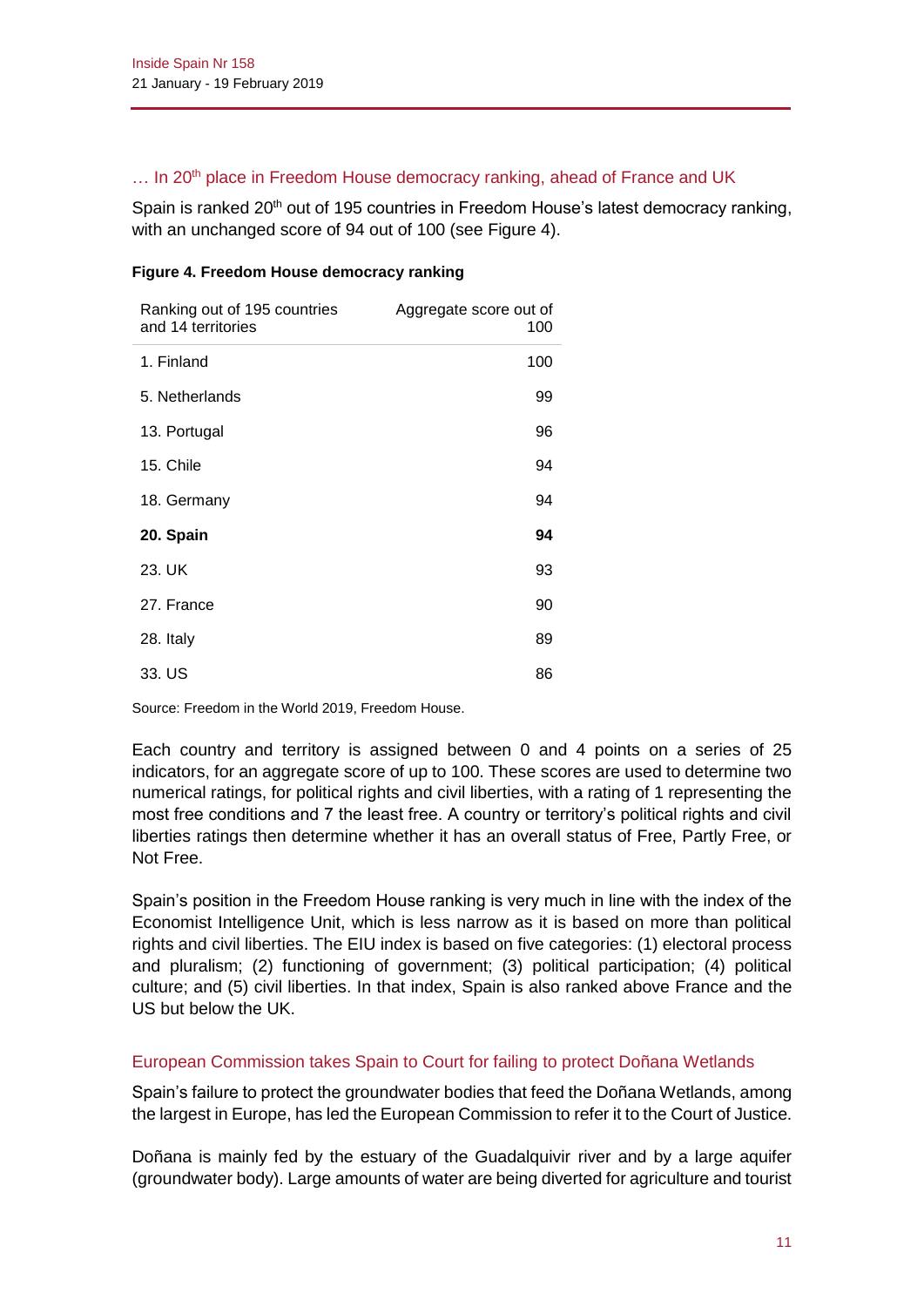needs, and, as a result, the water table is sinking. Also, the water-dependent habitats in Natura 2000 sites have become very vulnerable to periodic dry periods, and they continue to deteriorate.

The EU's Water Framework Directive requires groundwater bodies to achieve 'good quantitative status' (ie, that they have enough water to sustain the ecosystems they rely on).

Doñana, in the south-west corner of Spain near the border with Portugal, has a great diversity of ecosystems and is home to a considerable array of fauna and flora, including critically endangered species such as the Imperial eagle, Iberian lynx and the Spurthighed tortoise. It is also part of the migratory route of millions of birds each year.

# Spain again favourite country for Erasmus students

Spain received more than 48,000 Erasmus students in 2017 (15% of the total), 14,000 more than Germany, the second favourite country, according to the latest figures (see Figure 5).

| Country        | <b>Students</b> |
|----------------|-----------------|
| <b>Spain</b>   | 48,595          |
| Germany        | 34,497          |
| UK             | 31,727          |
| France         | 28,722          |
| Italy          | 26,294          |
| Poland         | 16,908          |
| Portugal       | 14,306          |
| Netherlands    | 14,145          |
| Belgium        | 10,712          |
| Czech Republic | 19,534          |
| Sweden         | 10,521          |

# **Figure 5. Top 10 destinations of Erasmus students 2016/2017**

Source: European Commission.

#### Spain rejects three out of every four asylum requests

Spain received 54,065 asylum requests in 2018, the fourth largest number in the EU (see Figure 6), and rejected three out of every four, according to the Spanish Commission for Refugee Assistance (CEAR).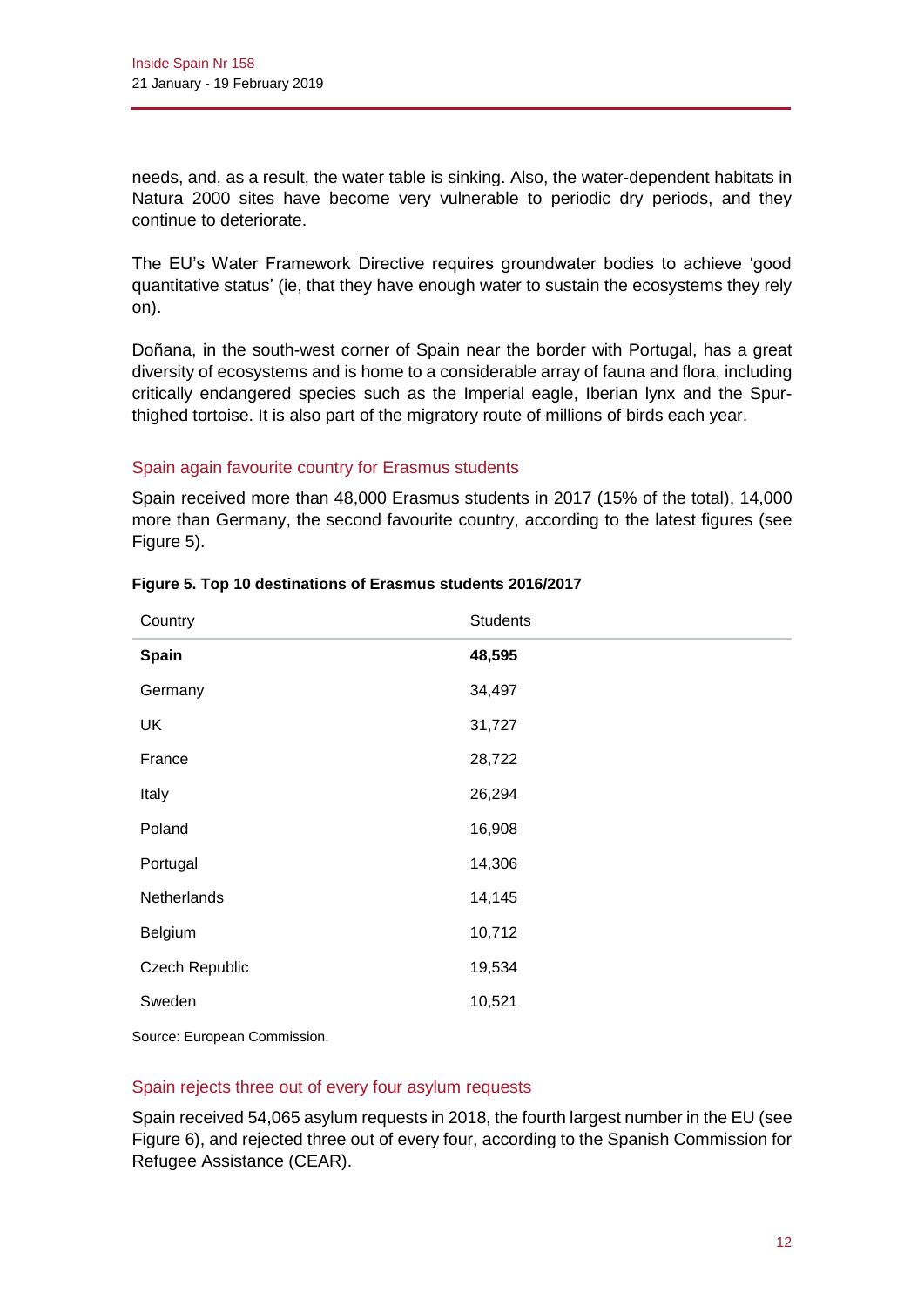|         | Number of requests | % accepted |
|---------|--------------------|------------|
| Germany | 185,853            | 50         |
| France  | 122,743            | 27         |
| Greece  | 66,970             | 49         |
| Spain   | 54,065             | 24         |
| Italy   | 53,500             | 36         |
| Sweden  | 21,502             | 39         |

#### **Figure 6. Asylum requests in 2018**

Source: CEAR with data from Eurostat and the European Council on Refugees and Exiles.

## Spain and Portugal present joint candidacy for a UNESCO world heritage listing

In a joint initiative, Spain and Portugal want UNESCO to declare the first circumnavigation of the world as World Heritage. The perilous journey began in Sanlúcar de Barrameda in 1519 under the Portuguese sailor Fernando de Magallanes and ended there in 1522 under the Spaniard Juan Sebastián Elcano, after the former's death.

# **The Economy**

#### Parliament's rejection of 2019 budget complicates deficit target

The 2018 budget will continue to be rolled over until a new one is approved by whichever government comes out of the snap election to be held on 28 April.

In a 191 to 158 vote the two Catalan separatist parties with 17 seats in parliament joined the conservative Popular Party and the liberal Ciudadanos in rejecting the budget. The Catalans seem to have shot themselves in the foot as the region will not now receive the extra funds agreed with the central government (an 18.5% increase in public investment). It was the first time since 1995 that parliament had rejected a government's budget.

As a result, the fiscal deficit target of 1.3% of GDP, not the 1.8% that the Socialists wanted, will be very difficult to reach. Finance Minister María Jesús Montero said the deficit could rise to between 2.2% and 2.4%. That would not please the European Commission (EC), which has spent a decade wrestling with Spain's (mostly missed) deficit targets.

The deficit came in at 2.7% last year, finally releasing Spain from the EC's excessive deficit procedure as it was below the 3% limit for the first time since 2007 (see Figure 7).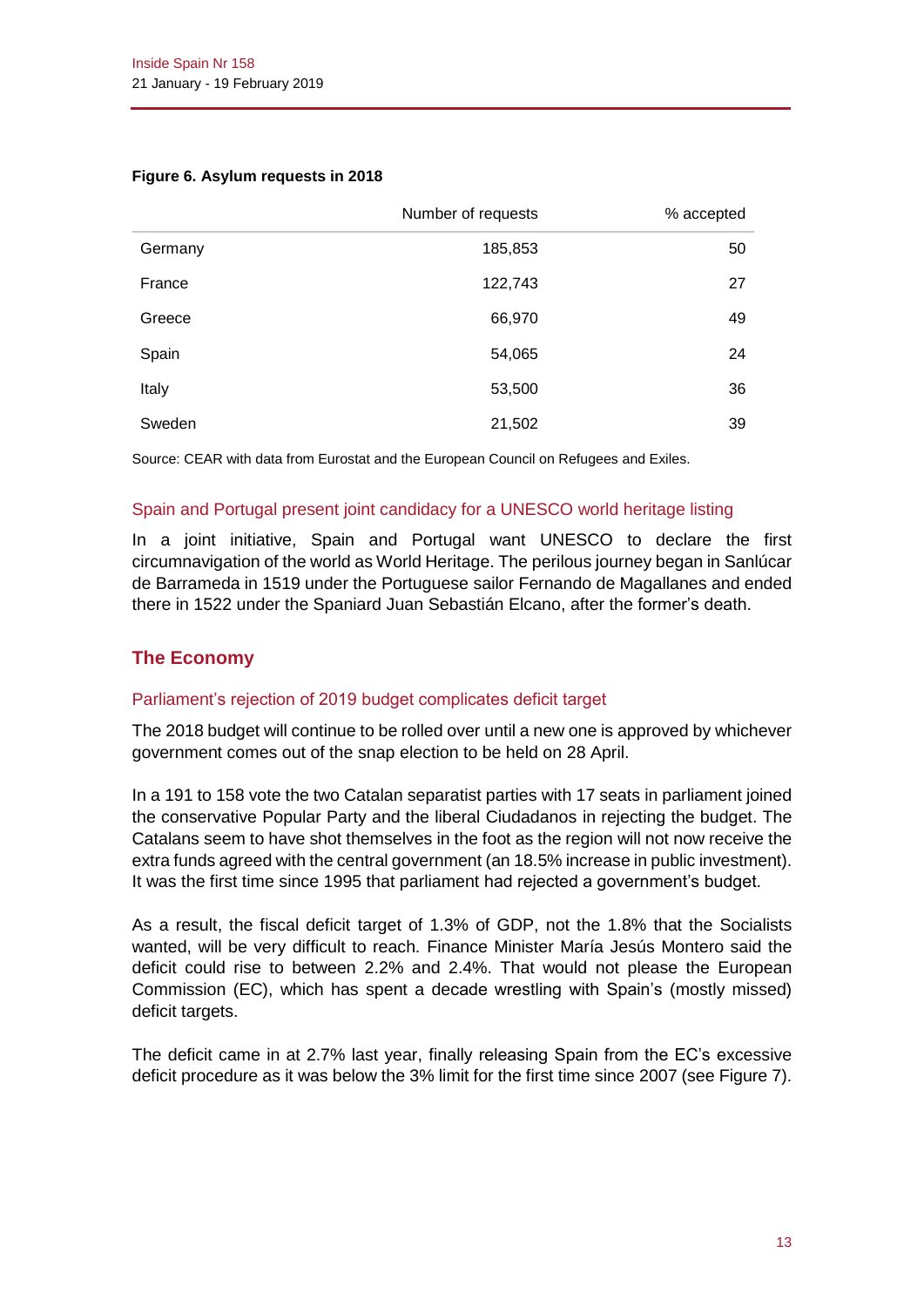|  | 2007 2008 2009 2010 2011 2012 2013 2014 2015 2016 2017 2018                                    |  |  |  |  |  |
|--|------------------------------------------------------------------------------------------------|--|--|--|--|--|
|  | $1.92$ $-4.42$ $-11.02$ $-9.45$ $-9.31$ $-6.79$ $-6.67$ $-5.84$ $-5.23$ $-4.29$ $-3.07$ $-2.7$ |  |  |  |  |  |

#### **Figure 7. Spain's budget balance, 2007-2018 (% of GDP)**

Source: Eurostat.

Spending items for 2019 such as the 1.6% rise in most pension payments, the 22% increase in the legal minimum wage and the 2.25% rise in civil servants' salaries are not affected by the budget rejection as they were approved by decree laws, but revenue items including the introduction of a 15% minimum tax for big companies, the creation of a digital-services tax and a financial-transaction tax, higher personal tax for the wealthy and the increase in the price of diesel will not come into effect. This situation will make it well nigh impossible to meet the deficit target.

The Independent Authority for Fiscal Responsibility, the Bank of Spain and most public and private research centres warned before the budget's rejection that the government's revenue projections for 2019 were inflated.

# EU backs Spain in challenging US duties on olives

The EU filed a complaint at the end of last month against the US at the World Trade Organisation (WTO) for imposing duties on Spanish olives, which it said were unjustified, unwarranted and went against WTO rules.

Spain's exports of olives were worth US\$67.6 million in 2017. Spain is the world's largest producer of olives.

The US Commerce Department said the olives are being sold too cheaply and benefit from unfair subsidies, and last June it imposed anti-subsidy tariffs of between 7.52% and 27.02% on the olives and anti-dumping duties of between 16.88% and 25.50%.

US-EU trade relations are tense as a result of President Trump's decision to impose duties on steel and aluminium imports, countered by tariffs on a range of US products.

The two sides have 60 days to settle the dispute, after which the EU can ask the WTO to adjudicate.

#### Job creation in 2018 highest in 12 years, GDP growth slows

Spain created 566,200 jobs in 2018, the largest number since 2006, before the economy went into recession, and the stated unemployment rate dropped to 14.4% (from a peak of 26.7% in 2013), according to the labour force survey.

The number of people without work stood at 3.3 million, 462,000 fewer than in 2017 and down from 5.8 million in 2013.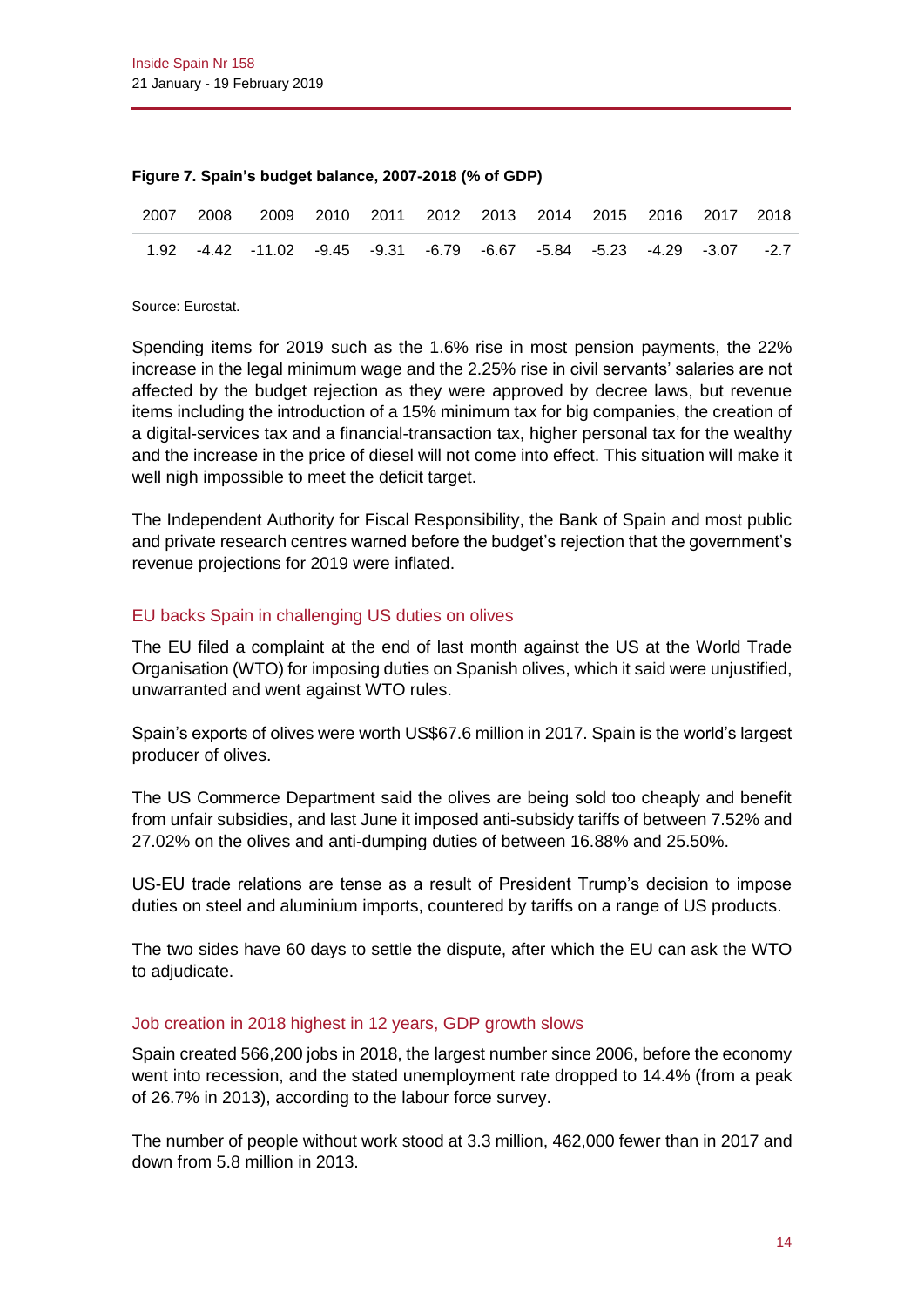The number of jobholders was 19.5 million, still far from the 20.7 million in 2007 before the decade-long boom began to peter out following the bursting of a massive property bubble and the global financial crisis.

More than one-quarter (26.9%) of jobs, however, were still temporary and thus precarious and all members of just over 1 million households had no breadwinner (1.9 million in 2013).

The Balearic and Canary Islands, heavily dependent on tourism, a seasonal industry, were the only regions with lower jobless rates than in 2008 (see Figure 7). Last year was another record year for Spain in tourist arrivals (82.6 million). Nevertheless, the jobless rate in the Canaries was 20%. The unemployment rates in Catalonia and Castilla y León returned to the same levels as in 2008.

|                         | 2018 | 2013 | 2008 |
|-------------------------|------|------|------|
| Andalucía               | 21.2 | 36.3 | 21.8 |
| Aragón                  | 11.1 | 20.6 | 9.6  |
| Asturias                | 12.8 | 22.2 | 9.9  |
| <b>Balearic Islands</b> | 10.9 | 22.9 | 12.3 |
| <b>Basque Country</b>   | 9.5  | 15.8 | 8.3  |
| Canary Islands          | 20.0 | 33.2 | 21.2 |
| Cantabria               | 9.7  | 20.1 | 8.9  |
| Castilla y León         | 11.2 | 22.0 | 11.2 |
| Castilla-La Mancha      | 16.2 | 29.2 | 14.9 |
| Catalonia               | 11.7 | 22.3 | 11.8 |
| Extremadura             | 23.1 | 32.3 | 17.9 |
| Galicia                 | 12.0 | 22.0 | 9.7  |
| La Rioja                | 10.3 | 20.0 | 9.7  |
| Madrid                  | 11.5 | 21.0 | 10.1 |
| Murcia                  | 15.8 | 28.9 | 15.5 |
| Navarre                 | 10.0 | 16.8 | 8.1  |
| Valencia                | 14.3 | 27.9 | 14.8 |
| Spain                   | 14.4 | 26.0 | 13.9 |

# **Figure 7. Unemployment by region (%), 2018, 2013 and 2008**

Source: INE.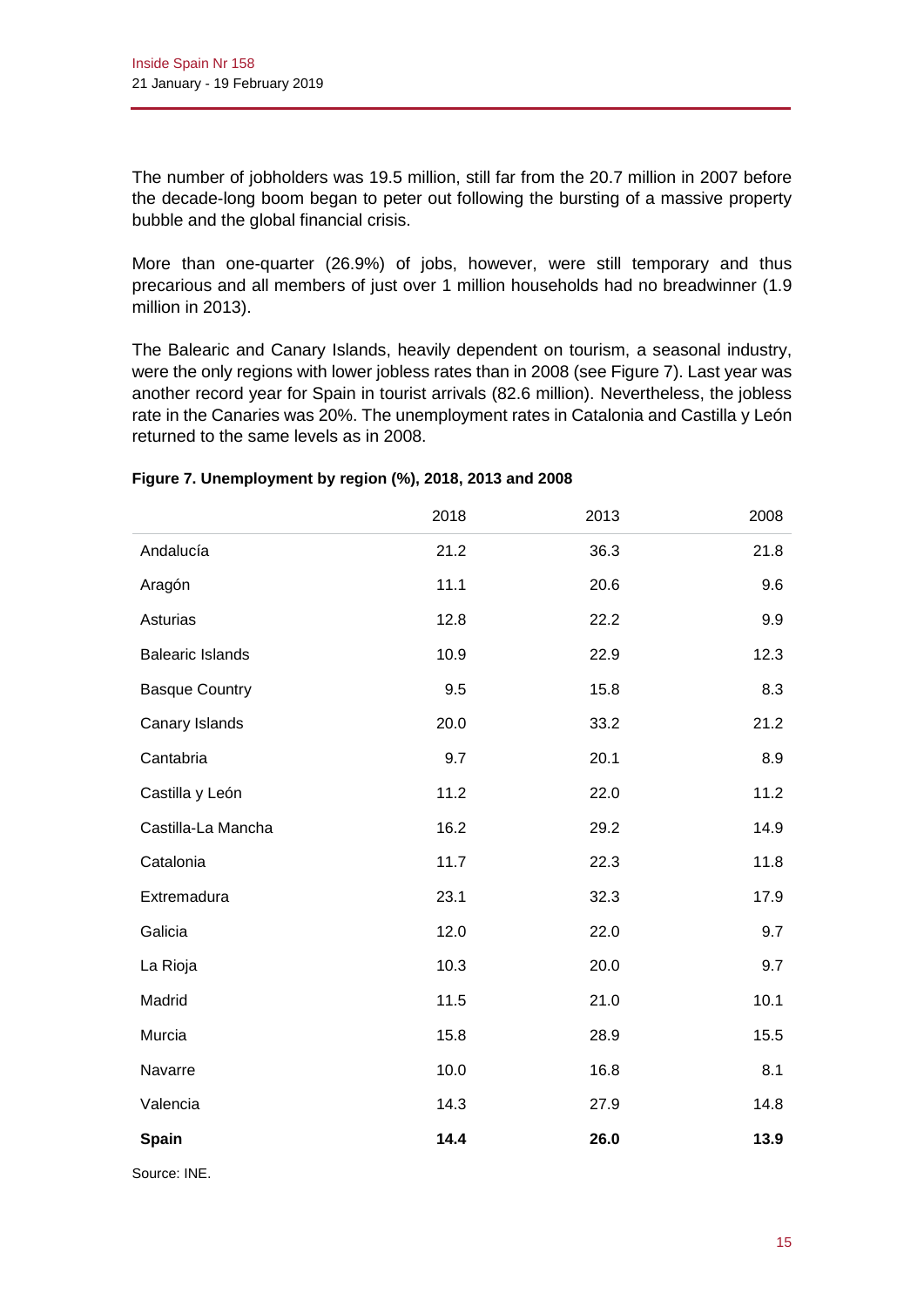The good job news was quickly dashed when January's figures for registered unemployment (in government offices as opposed to the labour force survey) showed that 204,865 jobs were lost, the highest number for that month since January 2013. Only those without work who receive some kind of government subsidy or wish to apply for a service such as a training course are obliged to register.

Economic growth slowed last year to 2.5% from 3.1% in 2017, partly due to the external sector's negative contribution to growth (positive in 2017), but still well above the euro zone's average growth of 1.8%.

# Spain, 7<sup>th</sup> largest recipient of global FDI

Spain received US\$119 billion of capital investment in the 10 years to January 2018, the seventh-largest amount of foreign direct investment (FDI), according to a report by Deloitte (see Figure 8).

|                  | Number of projects | Jobs created | Capital investment (US\$) |
|------------------|--------------------|--------------|---------------------------|
| 1. US            | 47,527             | 4.1 mn       | 1.698 bn                  |
| 2. UK            | 10,965             | 788,999      | 426,000 mn                |
| 3. China         | 10,637             | $2.6$ mn     | 801,000 mn                |
| 4. Germany       | 9,008              | 377,610      | 146,000 mn                |
| 5. India         | 7,437              | $1.97$ mn    | 405,000 mn                |
| 6. France        | 5,125              | 254,242      | 115,000 mn                |
| 7. Spain         | 4,477              | 378,785      | 119,000 mn                |
| 8. Mexico        | 4,022              | $1.06$ mn    | 250,000 mn                |
| 9. Australia     | 3,892              | 354,413      | 212,000 mn                |
| 10.<br>Singapore | 3,832              | 302,883      | 127,000 mn                |

## **Figure 8. Top 10 destinations for FDI, January 2009-January 2018**

Source: fDi Intelligence from the *Financial Times*.

Madrid was the 19<sup>th</sup> most favoured city, with US\$13.2 billion (see Figure 9).